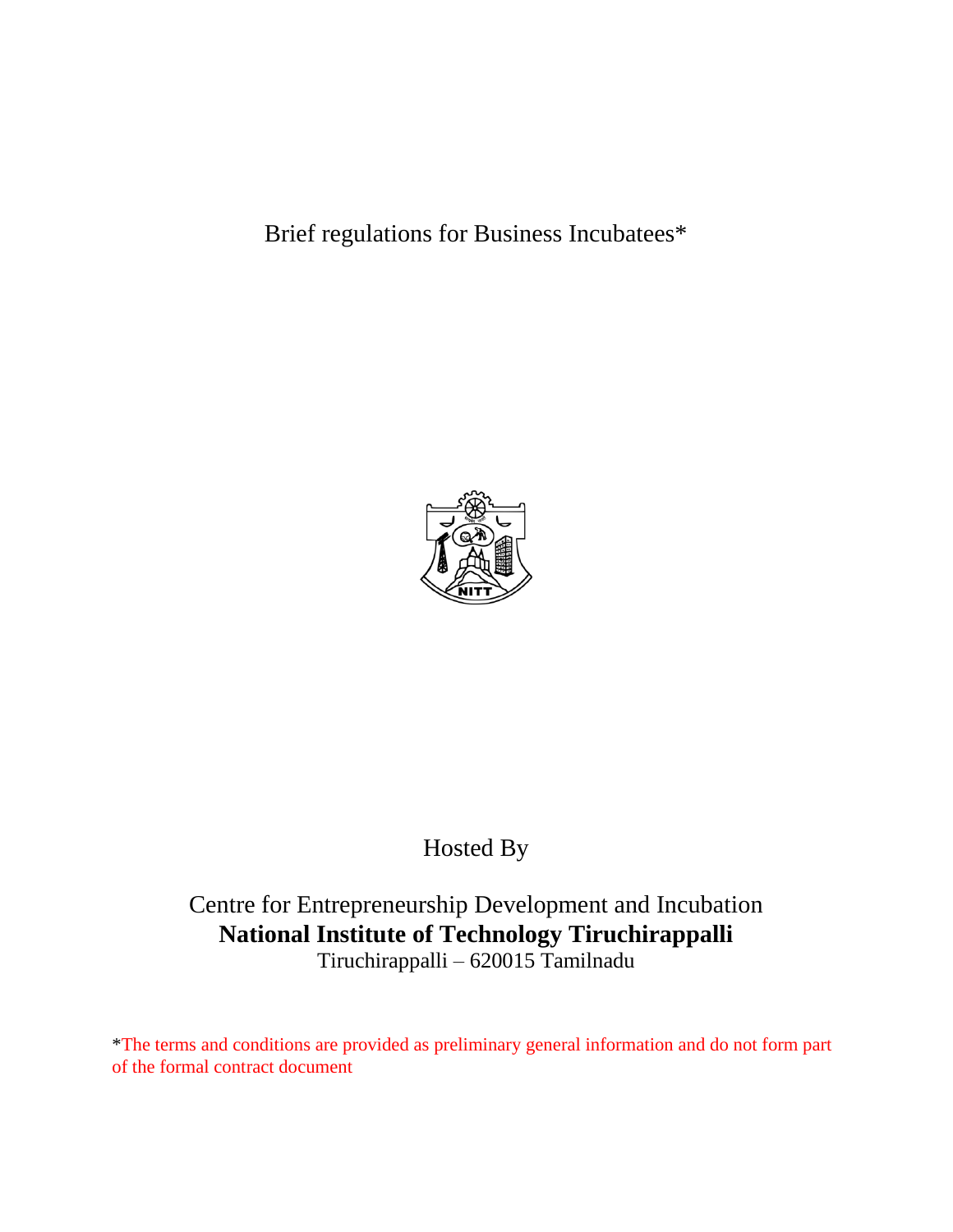#### **1. Introduction**

Centre for Entrepreneurship Development and Incubation (CEDI), is set up to promote innovation and entrepreneurship by converting and translating technology ideas and innovation in various disciplines of science and engineering into products, processes and services for commercial exploitation and the benefit of society. To accomplish its goal, CEDI runs and manages a Business Incubator (BI) at National Institute of Technology, Tiruchirappalli (NITT) to facilitate incubation of new enterprises with innovative technologies by admitting them in BI and providing them physical, technical and networking supports and services.

## **2. Eligibility**

Admission to BI is open to:

- a. Engineering Graduates in the area of ICT (IT, CSE are equivalent) or Electronics
- b. Faculty members (current and the past)
- c. Students and alumni
- d. NITT's R&D partners (sponsors of R&D and consultancy projects)
- e. NITT's partner universities (having R&D collaborations in place) and
- f. Government agencies associated with NITT's research and innovations.

The proposals for business incubation must meet with one or more of the following parameters:

- i. Proposals with Intellectual Properties (IP) generated within NITT and transferred to the company for a consideration
- ii. Proposals with IP belonging to faculty, student or alumni (created outside NITT)
- iii. Proposals with potentials for strong identifiable involvement or interaction with NITT faculty with/without usage of NITT facilities.

Proposals which will have social and strategic impacts in India and has potential for large resource generation, impact value and visibility to NITT and CEDI and incubation activities are considered under the scheme.

Applications for admission to BI will be made in the name of registered unlisted companies within the meaning of the Companies Act, 1956. If a company has not been registered, an application may be made in the names of all promoters/ founders; however, the promoters/ founders must ensure that the company is registered within a period of three months from the date of approval of the application for admission in BI.

#### **2. Admission Process**

At the opening level, applicants for admission in BI will be required to submit a Pre-Admission Response Sheet (PARS), which can be availed from the CEDI office. The PARS will be scrutinized internally by the CEDI team. While submitting PARS, applicants will also disclose information on executive involvement of the promoters/ founders in other companies or commercial entities.

Based on the initial scrutiny of PARS and affirmative assessment, applicants will be asked to submit a formal application for admission in BI along with a detailed proposal. The Business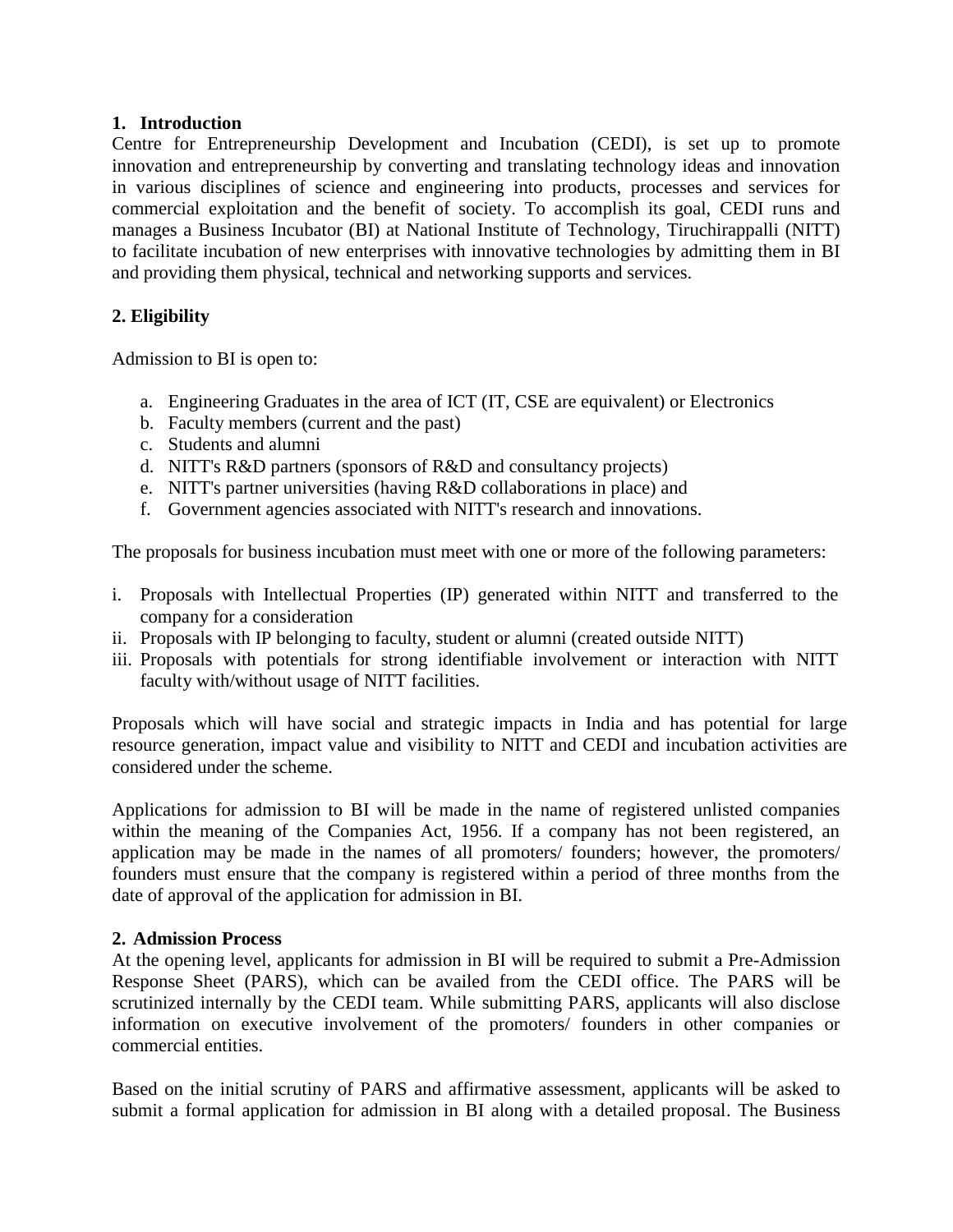Plan will be screened by the CEDI team for assessing the suitability of the proposal for further evaluation by expert members regarding its potential for incubation.

## **3. Seed Funding**

CEDI may provide seed funding up to Rs.25 lakhs, subject to the availability of funds/ grants/ schemes meant for this purpose. Seed funding will be sanctioned only to the registered companies and shall be based on merits of each company. Promoters/ founders whose companies are not registered at the time of application shall not be eligible to apply for seed loan until their companies are incorporated. Further, admission to BI shall not automatically entitle the companies to seed funding. Though seed funding may be sanctioned, disbursement shall be linked to the milestones.

## **4. Infrastructure & Services**

## **BI Infrastructure:**

Upon admission to BI, all or some of the following infrastructural facilities will be offered to the incubatee companies on an individual basis, apart from a set of shared/ common infrastructure mentioned hereinafter:

- Office space-company specific
- Personal Computers and office furniture
- Internet connection through NITT (recurring cost to be borne by the Incubatee)
- Communication facility within NITT campus lines through internal exchange

#### **Common infrastructure**

Apart from company specific infrastructure as stated above, CEDI will provide certain facilities to be shared by all incubatee companies which would include:

- a. PCs
- b. Fax machine
- c. Laser Printer
- d. Photocopier
- e. Scanner
- f. Shredder
- g. Teleconferencing facilities (NITT facility)
- h. Meeting/Conference room with projection equipment
- i. Library facilities
- j. Pantry facilities
- k. Common secretarial pool/staff

#### **NITT Infrastructure**

CEDI will facilitate the incubatee companies to access departmental laboratories and other resources of NITT for their products development purposes. Access to departmental resources is possible through office of Dean -Research and Consultancy (DRC) of NITT and usage of such resources should be with permission of the concerned department to avoid conflict with departmental activities and objectives. Further usage of such resources shall be on commercial